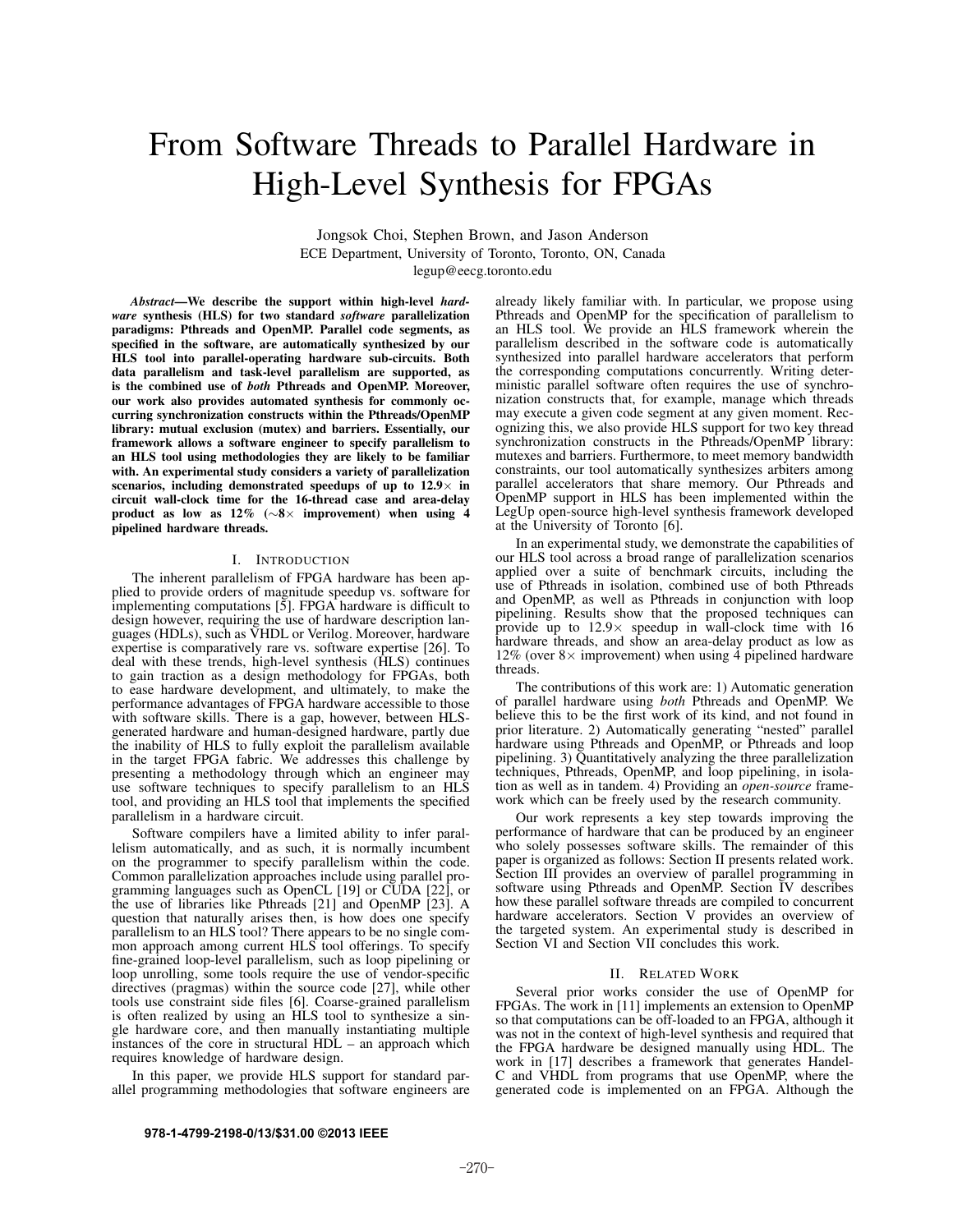work bears some similarity to our own, it has significant limitations, namely, it only supports the *integer* data type, the target hardware has no memory subsystem, the hardware FSM allows only one statement in each state, and there is no support for nested parallelism. Our framework does not have such limitations. The work in [7] describes a source-to-source translator that accepts a C program that uses OpenMP as input, and generates source files to be passed to an HLS tool. The authors do not provide the HLS ability themselves, but instead use a commercial tool – Impulse CoDeveloper [18].

Concerning Pthreads, [25] describes a framework which employs Pthreads to generate hardware accelerators at *runtime* using on-chip CAD tools. This framework requires an OS running on an embedded processor (ARM11) to manage the scheduling and execution of threads. In our work, no OS is required and the thread support is completely integrated into the HLS tool itself, permitting auto-generation of a complete system, synthesizeable by commercial RTL synthesis tools. HybridThreads (hthreads) is a real-time embedded operating system which allows programmers to run threads simultaneously on a CPU and on an FPGA [15, 9, 10]. The authors provide an hthreads API, which, while similar to the Pthreads API, is nonetheless a non-standard approach to parallelization.

It is also worthwhile to comment on the parallelization capabilities of the HLS tools offered by the two main commercial FPGA vendors. Vivado [27] is Xilinx's HLS tool, which provides a rich set of features such as pipelining, memory partitioning/restructuring, arbitrary precision types, as well as supporting other user-specified pragmas to control the generated hardware. Hardware knowledge is needed to fine-tune the hardware using pragmas and there is currently no support for standard software APIs to specify parallel execution. Altera's OpenCL compiler [3] permits the compilation of OpenCL kernels to FPGA hardware. Parallelism is explicitly specified by the programmer in OpenCL, which is compiled to pipelined hardware units. Related to the Altera effort, [8] provides a source-to-source compiler which translates CUDA code and produces annotated C code that can be input into another HLS tool, AutoPilot [14].

To our knowledge, there is no prior work that offers an open-source HLS tool with support for parallelism expressed using the Pthreads or OpenMP standards.

#### III. PARALLEL PROGRAMMING IN SOFTWARE

This section briefly describes Pthreads and OpenMP and illustrates how they can be used to express parallelism. We focus on the most widely-used aspects of the two parallelization approaches, which are the same aspects we have selected for automated synthesis to hardware. Consider the following code snippet that uses Pthreads:

```
for (i=0; i<4; i++) { //fork threads
 pthread_create(&threads[i], NULL, add, &data[i]);
}
for (i=0; i<4; i++) { //join threads
 pthread_join(threads[i], NULL);
}
```
The pthread create function invokes a new thread to execute a function, whose name is passed as an argument. Here, four parallel threads are invoked, each of which executes the add function. As its arguments, pthread\_create takes a pointer to a Pthread thread variable, a pointer to a Pthread attribute variable (NULL in this case), the name of the function to execute on the thread, and a pointer to an argument variable (data[i]). Using pthread\_create, one can also execute different functions in parallel, by passing different functions as

the third argument.

The pthread\_join function waits for a specified thread to terminate. In the above example, it is used to wait until all four threads have finished executing the add function. As its arguments, it accepts a thread variable, and a pointer to a return value variable (NULL in this case).

In parallel programming, synchronization mechanisms are used to prevent race conditions and ensure correctness of data, with locks and barriers being the most commonly used mechanisms. A lock is used to specify mutual exclusion to a critical section of code, ensuring that at most one thread can execute the code at a given time. With Pthreads, locks are specified with the pthread\_mutex\_lock and the pthread\_mutex\_unlock functions. Both functions take a pointer to a special *mutex* variable as their only argument. Multiple locks can be specified by using different mutex variables. A barrier is used to synchronize threads at a specific point in a program. When a barrier is used in a program, all threads must stop at the barrier point and wait until all other threads have reached the barrier. In Pthreads, pthread\_barrier\_init is used to initialize the barrier with the number of threads that must wait at the barrier. The pthread\_barrier\_wait function synchronizes participating threads at the barrier which blocks the threads until the required number of threads have reached the barrier.

Turning now to OpenMP, consider the following code segment:

```
#pragma omp parallel for num_threads(2) private(i)
for (i = 0; i < SIZE; i++) {
 output[i] = A_array[i]*B_array[i];
}
```
The loop performs a dot product on two arrays, A\_array and B\_array. To parallelize this loop using OpenMP, one simply puts an OpenMP pragma before the loop, as shown in the example. The OpenMP pragma, #pragma omp parallel for, is used to parallelize a for loop. The pragma uses a number of clauses. The num\_threads clause sets the number of threads to use in the parallel execution of the for loop. The private clause declares the variables in its list to be private to each thread. In the above example, two threads will execute the loop in parallel, with one thread handling the first half the array, and the other handling the second half of the array. When #pragma omp parallel for is used on a for loop, the gcc compiler outlines the body of the loop to a function, and inserts a call to a library function called GOMP\_parallel\_start, marking the start of a parallel section, and then forks threads to execute the outlined function. This is immediately followed by a call to another library function, GOMP\_parallel\_end, which marks the end of a parallel section and makes the threads wait for all other threads to finish execution. Note that the parallel pragma in OpenMP is blocking – all threads executing the parallel section need to finish before the program execution continues. #pragma omp parallel can also be used to parallelize a section of code which is not in a loop.

As illustrated, OpenMP provides a simple and a high-level approach for parallelization. With a single pragma, the user is able to parallelize a section of code without complicated code changes. On the other hand, Pthreads requires explicit forks and joins of threads. Pthreads generally requires more work from the programmer but it also gives more fine-grained control.

# IV. PARALLEL THREADS TO PARALLEL HARDWARE

Prior to this work, LegUp HLS was only able to exploit instruction-level parallelism, and loop-level parallelism via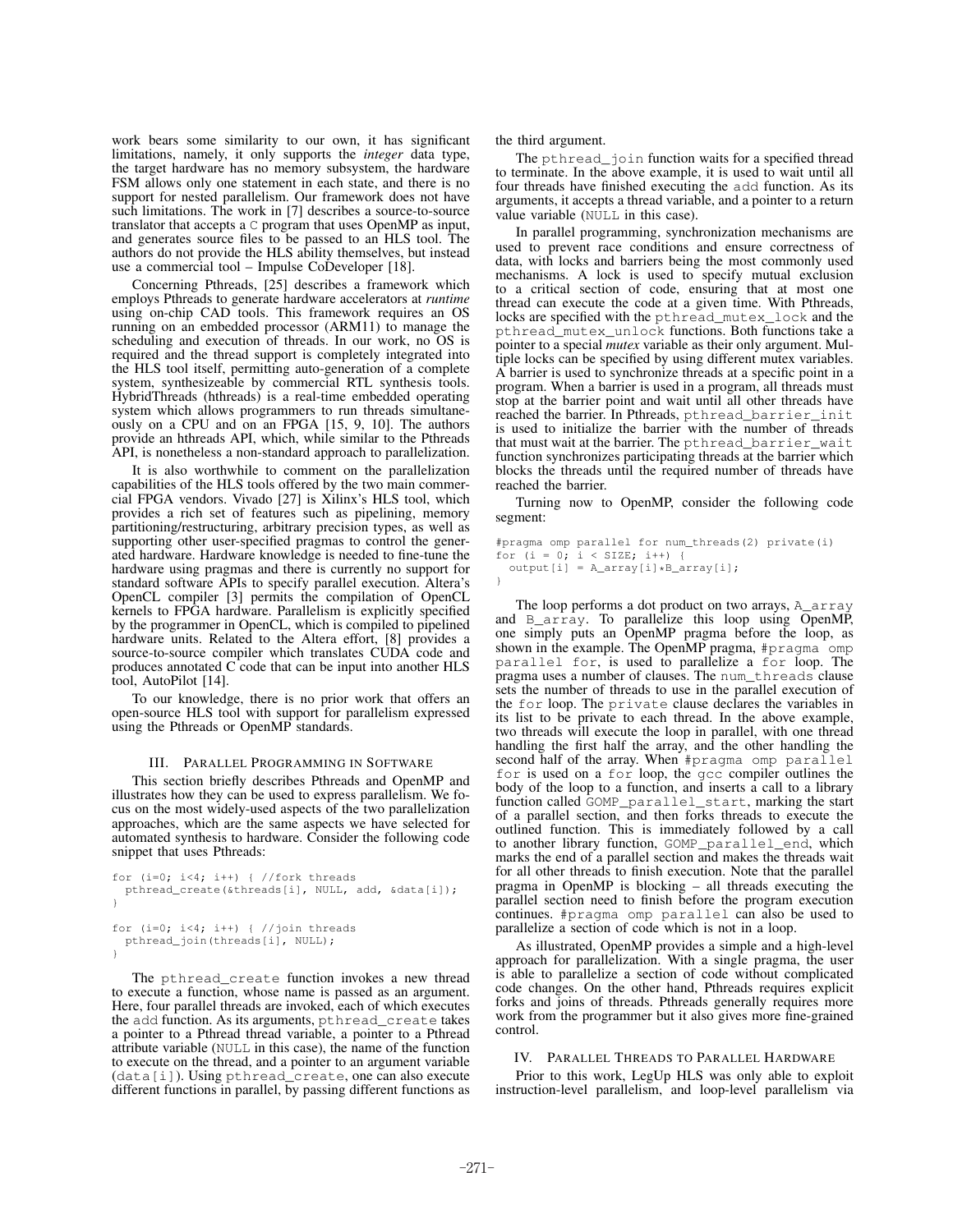loop pipelining. The current work greatly expands the extent to which a user may specify parallelism to the HLS tool. The approach we take is to automatically instantiate parallel hardware for parallel threads. That is, each software thread is mapped automatically into a hardware accelerator<sup>1</sup>. The remaining (sequential) portions of the program are executed in software on a MIPS *soft* processor. The MIPS processor invokes parallel accelerators and retrieves their return values by using *wrapper functions*, which replace the original software versions of the parallel code.

# *A. Wrapper Functions for Parallel Accelerators*

The MIPS soft processor communicates with hardware accelerators over memory-mapped addresses defined in wrapper functions. As described above, Pthreads and OpenMP use the pthread\_create/join and GOMP\_parallel\_start/end functions to create and manipulate threads. When these functions are called in a program, our framework automatically generates wrapper functions. The wrapper functions are used by the MIPS processor to send function arguments to accelerators, start the accelerators, poll to check if the accelerators are done, and retrieve any return values. Two types of wrapper functions are created by our tool: *calling* wrappers are generated to replace software code that launches threads, namely, pthread\_create and GOMP\_parallel\_start. *Polling* wrappers are generated to replace code that joins threads, namely, pthread\_join and GOMP\_parallel\_end. Example wrapper functions for OpenMP are shown below.

```
1: #define fct_DATA (volatile int*)0xf000000<br>2: #define fct STATUS (volatile int*)0xf000008
2: #define fct_STATUS<br>3: #define fct_ARG1
                                       (volatile int*)0xf00000c<br>(volatile int*)0xf0000104: #define fct_THREADID
5: #define fct_THREADMUTEXID (volatile int*)0xf000014
6:
7: void legup_ompcall_fct(char* _omp_data_i) {<br>8: int i;
8: int i;<br>9: for (i)
      for (i=0; i<4; i++) {
10: *(fct\_ARG1+i*8) = (volatile int)_{omp\_data_i};<br>11: *(fct\_THRFADID+i*8) = i:
11: *(fct_THREADID+ i * 8) = i;<br>
12: *(fct_THREADMUTEXID+ i * 8)*(ftct_THREADMUTEXID+i*8) =(volatile int)fct_DATA+i*8;
13: *(ft\_STATUS+i*8) = 1;14: }
15:}
16:
17:void legup_omppoll_fct() {
18: int i;
19: for (i=0; i<4; i++) {
20: while (* (fct\_STATUS+i*8) == 0) {}
21: }
22:}
```
Prior to the wrapper functions, the address map of the first hardware accelerator is defined using #define statements (lines 1-5). Only addresses associated with the first accelerator are defined per parallel section (for compactness and readability of code), and pointer arithmetic is performed to calculate the addresses associated with the remaining accelerators belonging to the same parallel section. The pointers are used to send arguments to accelerators (function arguments, thread ID, and thread mutex ID, as shown on lines 10-12), start accelerators (line 13), and check if accelerators are done (line 20). The thread ID is a unique number within a parallel section that is assigned to each thread to determine the portion of work the thread is responsible for in the particular parallel

section. The thread *mutex* ID is a unique number across all parallel sections that is assigned to each thread that accesses a mutex. This thread mutex ID is used to lock/unlock a mutex. In the above example, observe that the calling wrapper invokes four parallel OpenMP accelerators. After executing the calling wrapper, the processor proceeds to call the polling wrapper (lines 17-22). The polling wrapper queries each accelerator and checks the STATUS register in a while loop (line 20). An accelerator returns a '1' when it is done, which terminates the while loop.

With Pthreads, the generated wrappers are different from the OpenMP wrappers, as thread creation with Pthreads is nonblocking, and it involves a thread variable. An example set of calling and polling wrapper functions for Pthreads are:

```
1: #define add_DATA (volatile int*)0xf000000<br>2: #define add_STATUS (volatile int*)0xf000008
2: #define add_STATUS (volatile int*)0xf000008<br>3: #define add_ARG1 (volatile int*)0xf00000c
                                      (volatile int*)0xf00000c
4: #define add_THREADMUTEXID (volatile int*)0xf000010
5:
6: int legup_count_add=0;
7: void legup_pthreadcall_add(char *threadarg,
                                     pthread_t *threadVar) {
8: int legup_accelID_add=legup_count_add++;
9: int LEGUP_ADDR_OFFSET=legup_accelID_add*8;<br>10: *threadVar=(int)(add STATUS+LEGUP ADDR OFF
10: \starthreadVar=(int)(add_STATUS+LEGUP_ADDR_OFFSET);<br>11: \star(add ARG1+LEGUP ADDR OFFSET)=
       11: *(add_ARG1+LEGUP_ADDR_OFFSET)=
            (volatile int)threadarg;
12: *(add_THREADMUTEXID+LEGUP_ADDR_OFFSET)=
            (volatile int)(add_DATA+LEGUP_ADDR_OFFSET);
13: *(add\_STATUS+LEGUP\_ADDR\_OFFSET)=1;14:}
15:
16:char *legup_pthreadpoll(pthread_t threadVar) {
17: volatile int* STATUS=(volatile int*)(threadVar);<br>18: volatile int* DATA=STATUS-2:
18: volatile int* DATA=STATUS-2;<br>19: while (*STATUS == 0){}
      while (*STATUS == 0){})20: return (char*)*DATA;
21:}
```
For each different C function intended for execution in a thread, a new calling wrapper (lines 1-14) is created, whereas, only one polling wrapper (lines 16-21) is created for all pthread\_join calls. The reason for this is that the pthread\_join function uses the thread variable to determine, at runtime, which thread to join. Therefore, the polling wrapper must also determine at runtime which hardware accelerator to "join" using the thread variable.

The calling wrapper receives the index of the accelerator (line 8), for when the same function is executed on multiple threads, and it calculates the memory offset of the accelerator based on the index (line 9). This offset is used to calculate the memory-mapped address of the accelerator, which is saved into the Pthread variable (line 10), to be used later in the polling wrapper. Since the thread variable already exists as an argument to pthread\_create, it can be conveniently "re-purposed" automatically by our system without requiring any code changes by the user. This is "legal" as the thread variable itself does not have any other uses. Once the address is saved, function arguments and the thread *mutex* ID are sent to the hardware accelerator (lines 11-12) and the start signal is given (line 13).

At run-time, the polling wrapper determines which accelerator it needs to communicate with by loading its STATUS address from the thread variable (line 17). Once the address is retrieved, the polling wrapper gets the DATA address (line 18, STATUS address is always offset by 2 words from the DATA address, as shown on lines 1-2), then proceeds to poll the STATUS register to check if the accelerator is done (line 19). It then retrieves the return value if necessary (line 20).

<sup>&</sup>lt;sup>1</sup>Note that the number of software threads needs to be fixed at compile time as LegUp currently does not support dynamic creation of hardware accelerators at runtime.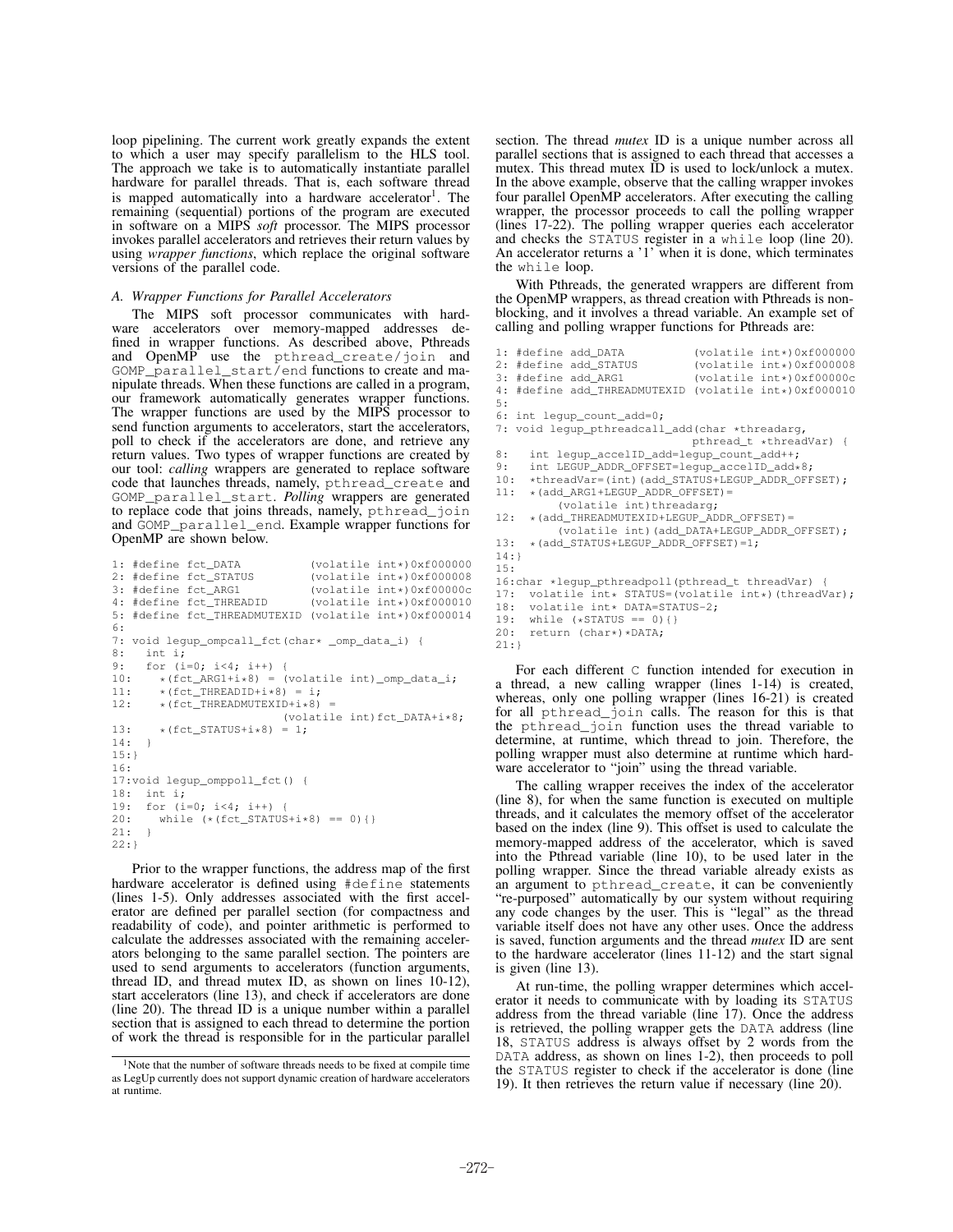### *B. Synchronization Mechanisms*

We now describe how we support thread synchronization mechanisms (locks and barriers) in HLS-generated hardware. In our framework, a lock is created in hardware by using a special *hardware mutex core*, which is also mapped to an address. An instance of the core is instantiated for each mutex variable used in the parallel program, and a round-robin arbiter is instantiated for each core to ensure atomic access. The core itself is quite simple: it contains a register that holds the unique thread ID of the hardware accelerator that holds the lock and has a flag to indicate its state (locked/unlocked).

The operation of a lock is as follows. Our framework automatically replaces all calls to pthread\_mutex\_lock and pthread\_mutex\_unlock with calls to our own lock/unlock functions. Our lock/unlock functions perform memory-mapped reads and writes to acquire and release a lock. Both functions have two arguments: the thread ID, and the mutex index. The mutex index is used to differentiate between multiple locks – requests which must be steered to different instances of mutex cores. Our replacement lock/unlock functions can be executed both in software on the MIPS processor and in hardware on accelerators.

When a processing element (the MIPS or a hardware accelerator) calls the lock function, it first tries to write its thread ID to the mutex core corresponding to the mutex index. If the mutex is free, the write is successful and the thread ID is stored. If the mutex is already locked, the mutex core retains the previously stored thread ID. After the write, the processing element reads from the mutex to check if the stored thread ID matches its own ID. If there is a match, this indicates that the processing element has acquired the lock and is free to enter the critical section. If the processing element fails to get the lock, it repeats the locking procedure until it gets the lock (a behaviour akin to "spin locks").

In our unlock function, the processing element again writes to the mutex core with its thread ID. If the mutex is locked with the matching thread ID, this unlocks the mutex.

OpenMP provides mutual exclusion capability with two pragmas: #pragma omp atomic and #pragma omp critical. The atomic pragma permits the specification of a single-statement critical section, whereas a multiplestatement critical section can be specified with the critical pragma. Both of these pragmas are supported in our tool by using a similar approach to Pthread locks.

Pthread barrier functions, pthread\_barrier\_init and pthread\_barrier\_wait, are likewise automatically replaced with our own barrier init/wait functions, and a hardware barrier core is created. The barrier core contains a register, which is initialized when the barrier init function is called to store the number of threads to wait at the barrier. The barrier core also contains a counter, which is incremented each time a processing element reaches the barrier. When the barrier wait function is called, the processing element first writes to the hardware barrier core to increment its counter, then it keeps polling on the barrier core, which returns a one until enough threads have reached the barrier. When the counter equals the number of threads, the barrier core returns a zero, at which point the processing elements can continue to execute. The barrier core also resets its counter to zero, so that it can be used again for the same barrier object.

Table I shows a list of Pthreads and OpenMP library functions which are currently supported in our framework. In addition to those listed in the table, OpenMP clauses to set the number of threads (num\_threads), the scopes of variables (public, private, firstprivate, lastprivate) and the division of work among threads (static scheduling

TABLE I. SUPPORTED PTHREADS FUNCTIONS/OPENMP PRAGMAS.

| <b>Pthreads Functions</b>             | <b>Description</b>                              |  |  |  |  |  |  |  |
|---------------------------------------|-------------------------------------------------|--|--|--|--|--|--|--|
| pthread create()                      | Invoke thread                                   |  |  |  |  |  |  |  |
| $\text{pthread } \text{join}(\ldots)$ | Wait for thread to finish                       |  |  |  |  |  |  |  |
| $\text{pthread exit}$                 | Exit from thread, can be used to return data    |  |  |  |  |  |  |  |
| pthread mutex lock()                  | Lock mutex                                      |  |  |  |  |  |  |  |
| pthread mutex unlock()                | Unlock mutex                                    |  |  |  |  |  |  |  |
| pthread barrier init()                | Initialize barrier                              |  |  |  |  |  |  |  |
| pthread barrier wait()                | Synchronize on barrier object                   |  |  |  |  |  |  |  |
| <b>OpenMP</b> Pragmas                 | <b>Description</b>                              |  |  |  |  |  |  |  |
| omp parallel                          | Parallel section                                |  |  |  |  |  |  |  |
| omp parallel for                      | Parallel for loop                               |  |  |  |  |  |  |  |
| omp master                            | Parallel section executed by master thread only |  |  |  |  |  |  |  |
| omp critical                          | Critical section                                |  |  |  |  |  |  |  |
| omp atomic                            | Atomic section                                  |  |  |  |  |  |  |  |
| reduction(operation: var)             | Reduce a var with operation                     |  |  |  |  |  |  |  |
| <b>OpenMP</b> Functions               | <b>Description</b>                              |  |  |  |  |  |  |  |
| omp get num threads()                 | Get number of threads                           |  |  |  |  |  |  |  |
| omp_get_thread_num()                  | Get thread ID                                   |  |  |  |  |  |  |  |

of any chunk size) are also supported. Note that all of the original calls to OpenMP/Pthreads functions are automatically replaced with corresponding functions in our framework, requiring no manual code changes by the user. Meaning that, the input C program with calls to the Pthreads/OpenMP API can be compiled to a hybrid processor/accelerator system *as is*.

# *C. Automatic System Generation Flow*

An overview of our automatic system generation flow in shown in Fig. 1. Our flow is integrated with the LegUp HLS framework, which itself is implemented within the LLVM compiler framework  $[20]$ . The input is a  $\circ$  program containing calls to the Pthreads and/or OpenMP API. The program is first compiled using  $llm-gcc^2$  which translates the program into the LLVM IR (intermediate representation). LegUp implements HLS as a set of back-end compiler passes which operate directly on the optimized LLVM IR. A detailed description of LegUp's algorithms is outside the scope of this paper, and the interested reader is directed to [6].

We wrote an LLVM pass, SW Pass, which replaces all of the Pthreads/OpenMP functions with our own functions as described previously (left side of Fig. 1). It also removes the functions to be implemented as hardware accelerators from the software portion of the program. The modified software IR is compiled to a MIPS executable using the LLVM/MIPS toolchain. The SW pass also creates a Tcl file, which will be used to control Altera's SOPC Builder to automatically generate the system (described in the next section).

The HW Pass (right side of Fig. 1) operates on the functions intended to be realized as hardware accelerators, replacing all calls to Pthreads/OpenMP functions (e.g. locks, barriers) and removing all software functions that are executed on the processor. This modified HW IR is passed to LegUp HLS to produce synthesizeable Verilog. Each thread in software becomes its own accelerator in hardware. LegUp HLS algorithms have also been modified to support nested parallel hardware (described in the next section).

Once both software and hardware components have been generated, Altera's SOPC Builder uses the  $\overline{T}c1$  file to generate the complete system. This generated system can either be simulated with ModelSim (a testbench with input vectors is also automatically generated), or compiled to bitstream using Altera's Quartus II. This entire flow is automated so that the user only has to run a *single* Makefile target.

## V. SYSTEM ARCHITECTURE

The system architecture is shown in Fig. 2 and we target the Altera DE4 board with a Stratix IV  $\overline{40}$ nm FPGA. The

<sup>&</sup>lt;sup>2</sup>Clang, the native front-end for LLVM, does not have OpenMP support.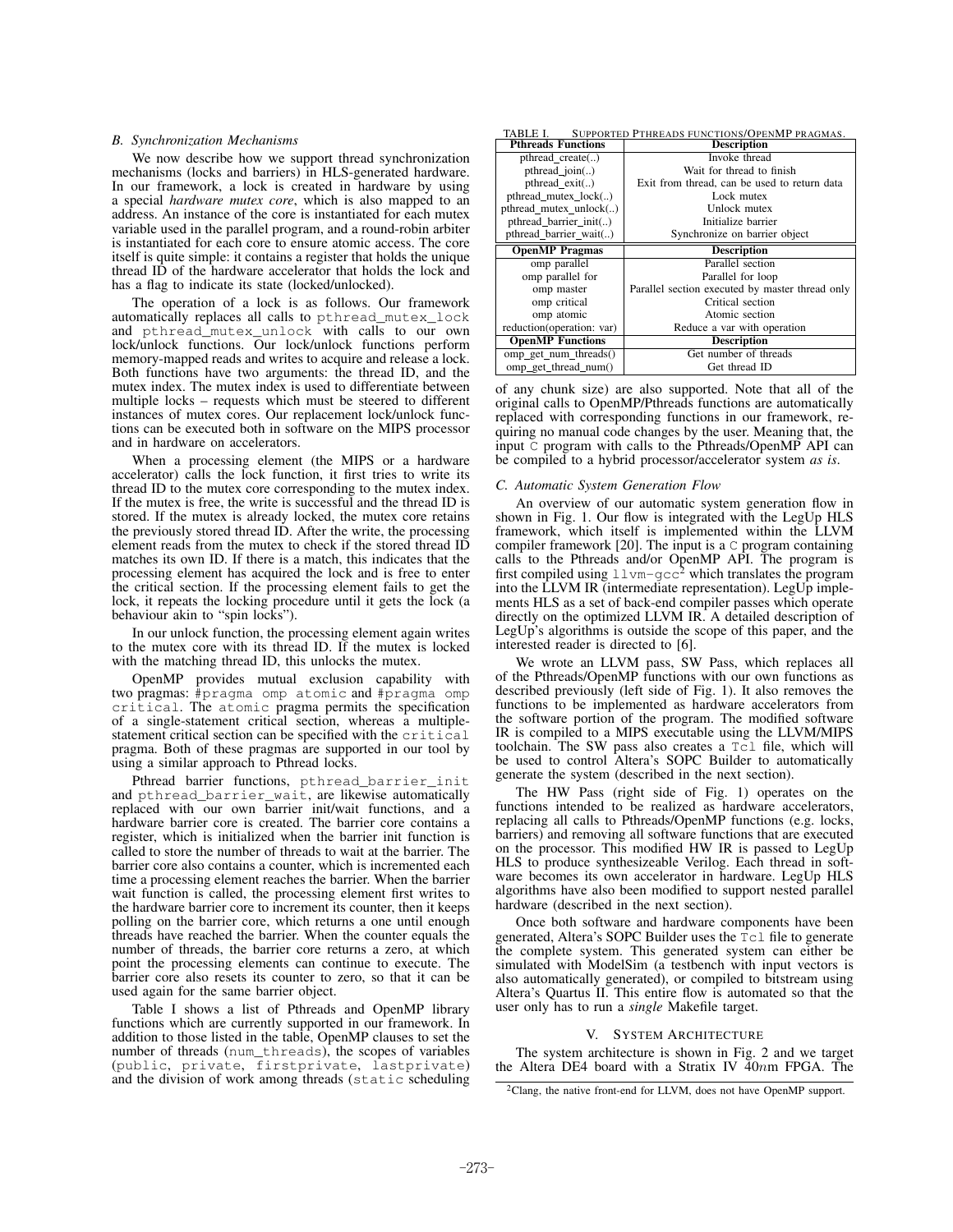

Fig. 1. Automatic system generation flow.



Fig. 2. Default system architecture.

system comprises the MIPS soft processor, hardware accelerators, mutex/barrier cores (if used in the program), on-chip cache, as well as off-chip DDR2 memory. An accelerator may also have local memories for local data not shared with the processor or other accelerators. The local memories are implemented in on-chip Block RAMs, instantiated within a hardware accelerator. Shared data, on the other hand, is stored in off-chip DDR2 memory (on the DE4 board), which can be fetched into the on-chip cache. The components of the system communicate via the Avalon Interconnect, which is generated by Altera's SOPC Builder [1]. Avalon is a point-topoint network, which allows multiple independent transfers to occur simultaneously, via memory-mapped addresses. When multiple components are connected to a single component, such as the on-chip data cache, a round-robin arbiter is created by SOPC Builder to arbitrate among simultaneous accesses. For memory-intensive applications, the default dual-port cache can be replaced with a multi-ported cache (controlled by a Tc1 parameter), which allows multiple accelerators to access the cache concurrently [13].

#### *A. Parallel Accelerator Architecture*

Parallel accelerators (corresponding to parallel threads) are connected to the system as shown in Fig. 2. Our framework permits multiple calls to pthread\_create/join with the same and/or different functions to be executed on the threads, as well as multiple sections of code parallelized with the OpenMP parallel pragmas.

In this work, we also allow *nested parallelism* – threads forking threads. Consider the case of there being multiple functions executed in parallel with Pthreads – a first level of parallelism. These functions could have one or more loops, some of which could be parallelized with OpenMP – a second level of parallelism. Currently, we only permit up to two levels of parallelism for automated hardware synthesis, with Pthreads being the first level and OpenMP being the second. OpenMP can also be used as the first level of parallelism, though we do not consider this case in our experimental study. We refer to the second-level accelerators as *internal accelerators*. The internal



Fig. 3. Detailed accelerator architecture.

accelerators are created inside their corresponding first-level accelerators. Internal accelerators can access the local variables of their first-level accelerators, which are created in local RAMs, as well as global/stack variables stored in the shared memory space.

Fig. 3 shows the architecture of a hardware accelerator with internal accelerators. Internal accelerators, corresponding to OpenMP threads, are instantiated multiple times, each of which executes a portion of work in parallel. The internal accelerators are invoked simultaneously by an FSM, which also controls the execution of the first-level accelerator. As parallelization with OpenMP is blocking, after invoking the internal accelerators, the FSM waits until all of them have finished execution before continuing on to the next state (adhering to the semantics of the GOMP\_parallel\_start/end). Note that wrapper functions are not generated for internal accelerators, because they are invoked by the FSM (not the MIPS).

Since internal accelerators can access memory, and because they execute in parallel, a round-robin arbiter is created inside the first-level accelerator to arbitrate among internal accelerators as they access memory. The round-robin arbiter has a single-cycle latency to grant an access. When an internal accelerator makes a memory request, if it is not granted access by the arbiter, it stalls. Similarly, if an internal accelerator accesses shared memory and experiences a cache miss, it has to wait until the data is fetched from off-chip memory; however, other internal accelerators which are not accessing memory are free to execute. Hence, the internal accelerators do not execute in lockstep but work independently of one another. Although not shown in the figure, additional control logic is created to steer data from memory accesses back to internal accelerators.

#### VI. EXPERIMENTAL STUDY

We study the performance and area of several different hardware configurations, each of which corresponds to a different parallelization scenario. The baseline configuration is the default LegUp hybrid processor/accelerator system, with no accelerators that operate in parallel – the processor and accelerators operate sequentially and the processor is stalled while an accelerator does its work.

The parallel configurations fall into 3 classes: 1) a singlelevel of parallelization using Pthreads, 2) Pthreads combined with loop pipelining  $-$  a form of nested parallelism, and 3) Pthreads combined with OpenMP – nested parallelism as described in the previous section. For class #1, the Pthreads may execute the same function or different functions, depending on the benchmark (see below). When executing the same function, each accelerator performs a portion of the total work. Configurations in classes  $\hat{\#2}$  and  $\hat{\#3}$  can be used when the firstlevel threads contain loops – such loops can be parallelized by loop pipelining or OpenMP pragmas. Note that the current loop pipelining capabilities of the LegUp HLS tool are limited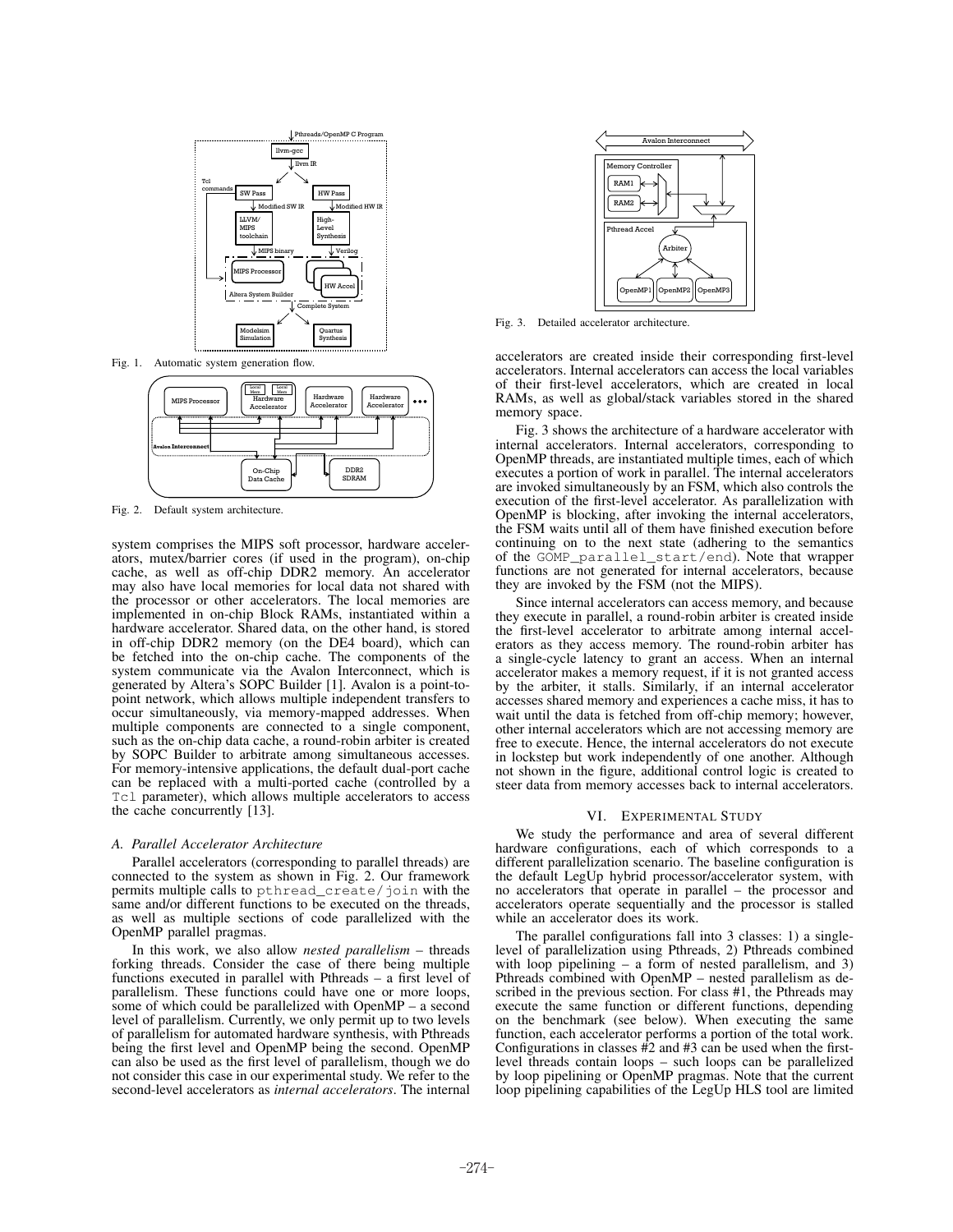and can only be applied to loops with bodies that contain no function calls or branches. With the OpenMP support, however, loops with branches and function calls can be parallelized.

For class #3 (Pthreads combined with OpenMP), we experiment with various numbers of Pthreads and OpenMP internal accelerators, for a total of 8 different configurations. The largest configuration has 30 Pthreads with 4 OpenMP internal accelerators, which means that there are essentially a total of 120 accelerators. Note that it does not necessarily mean that all 120 accelerators are *identical*, as the 4 OpenMP accelerators only parallelize the *loop* inside a Pthread function, and there can be other operations done outside the loop. We label architecture configurations as follows: S denotes the sequential baseline case, 4L1 denotes the 4 first-level Pthread accelerators architecture, 4L1-P denotes the 4 firstlevel Pthread accelerators with loop pipelining, and nL1-mL2 denotes the architecture with n first-level Pthread accelerators with m second-level OpenMP accelerators.

# *A. Benchmarks*

We use 7 benchmarks, each of which includes built-in inputs and golden outputs, with the computed result checked against the golden output at the end of the program to verify correctness. The inputs, golden outputs, and the computed results are held in global variables and stored in the shared memory space (off-chip DDR2 SDRAM). Even though using on-chip memory yields better speedup results, off-chip memory is used to model real world applications with big data sets. The benchmarks are:

- - Black-Scholes: performs options pricing via a Monte Carlo approach. Computations are done in fixed-point.
- - MCML: simulates light propagation from a point source in an infinite medium with isotropic scattering. The benchmark has been adopted from the Oregon Medical Laser Centre [24] with the computations done in fixed-point.
- - Mandelbrot: an iterative mathematical benchmark which generates a fractal image.
- - Line of Sight: uses the Bresenham's line algorithm [4] to determine whether each pixel in a 2-dimensional grid is visible from the source.
- - Division: divides a set of integers in an array by another set of integers.
- - Hash: uses four different integer hashing algorithms to hash a set of numbers, and compares the number of collisions caused by the four different hashes.
- dfsin: adopted from the CHStone benchmark suite [16], it implements a double-precision floatingpoint sine function using 64-bit integers.

We synthesized each benchmark into each of the parallel architecture configurations and simulated the synthesized circuit using ModelSim to extract the total number of execution cycles and verify correctness. Note that we used an accurate Alteraprovided simulation model of the off-chip DDR2 SDRAM on the DE4 board. Following the cycle-accurate simulation, each benchmark was synthesized to the Altera Stratix IV (EP4SGX530KH40C2) with Quartus II (ver. 11.1SP2) to obtain area and critical path delay  $(Fmax)$  numbers. Execution time for each benchmark is computed as the product of execution cycles and post-routed clock period.

## *B. Results*

The performance results for all benchmarks and all architectures are presented in Tables II and III, and the area results are shown in Table IV. For those benchmarks where loop pipelining could not be used, or those which could not be parallelized with more accelerators (due to resource limits on the Stratix IV or due to the nature of the benchmark), the results are shown as "N/A".

Tables II and III show the number of execution cycles it takes to execute each benchmark, the  $Fmax$ , as well as the wall-clock time (in  $\mu$ s) based on the  $Fmax$  and clock cycle results. The speedups and ratios of each parallel architecture relative to the sequential case are also shown. As expected, performance generally improves as the degree of parallelism is increased, up to a certain point. For most benchmarks, the total number of execution cycles decreases as more parallel accelerators are used. For Black-Scholes, MCML, and Mandelbrot, which are computationally intensive rather than memory intensive, the number of clock cycles scales well with the number of accelerators, especially up to the architecture 4L1-4L2 (16 accelerators). For 4L1-4L2, Black-Scholes, MCML, and Mandelbrot show 15.2, 15, and  $13.6 \times$  speedup, respectively. For other benchmarks, which are more memory intensive, such as Line of Sight, Division, and Hash, the performance improvement is less. For the Line of Sight and Division benchmarks, a 4-ported cache [13] was used, which allows higher memory bandwidth, though it consumes more resources than the default cache, and hence it is not used for other benchmarks. For the Hash benchmark, locks are used to prevent race conditions between the internal accelerators. With more internal accelerators, the contention to access the mutex core increases, and thus the execution cycles actually increase as the number of internal accelerators is increased from three to four. Similarly for other benchmarks, as the total number of accelerators is excessively increased (up to 120 accelerators in Line of Sight!), the reduction in clock cycles is either small, or the number of clock cycles even increases. With too many accelerators, the work assigned to each accelerator becomes smaller yet the memory contention increases, hurting performance.

The  $Fmax$  of the systems is also affected as the degree of parallelism is varied. Overall,  $Fmax$  is negatively impacted with more accelerators, mainly due to the arbitration and the stall logic, needed to manage memory contention. Some benchmarks, such as dfsin, Black-Scholes, and MCML, exhibit more rapid reductions in  $Fmax$  than others. We believe that, as the utilization of the Stratix IV becomes close to full, the Quartus II synthesis tool has more difficulty optimizing the implementation. For example, for the 4L1-4L2 architecture, dfsin showed 96% logic utilization, and Black-Scholes and MCML showed 85% logic utilization and used 100% of the Stratix IV DSP blocks. However, for the other benchmarks, the  $Fmax$  reduction for 4L1-4L2 is  $\sim$ 10% when compared to the baseline.

Fig. 4 shows the geometric mean speedup (in wall-clock time) of the different architectures normalized to the baseline case. Since not all parallelization configurations could be used for all benchmarks, multiple lines are plotted, with each line showing the geomean speedup for a subset of circuits in which the particular configuration could be used<sup>3</sup>. The legend shows which benchmarks are included for each line on the graph. The geometric mean across *all* benchmarks (first line of the legend) shows that the best speedup of  $7.6 \times$  is observed with the 4L1-4L2 architecture. The 4L1-P configuration is not included in this case, since loop pipelining could not be applied in all benchmarks.

For the benchmarks where loop pipelining could be used (Division/Mandelbrot/Hash), 4L1-P shows 6.17  $\times$  speedup over baseline, and 4L1-4L2 still shows the best result with 7.51 $\times$ speedup. There are cases where loop pipelining can perform

<sup>&</sup>lt;sup>3</sup>If we had used a single line, each data point would represent the average for potentially different sets of circuits.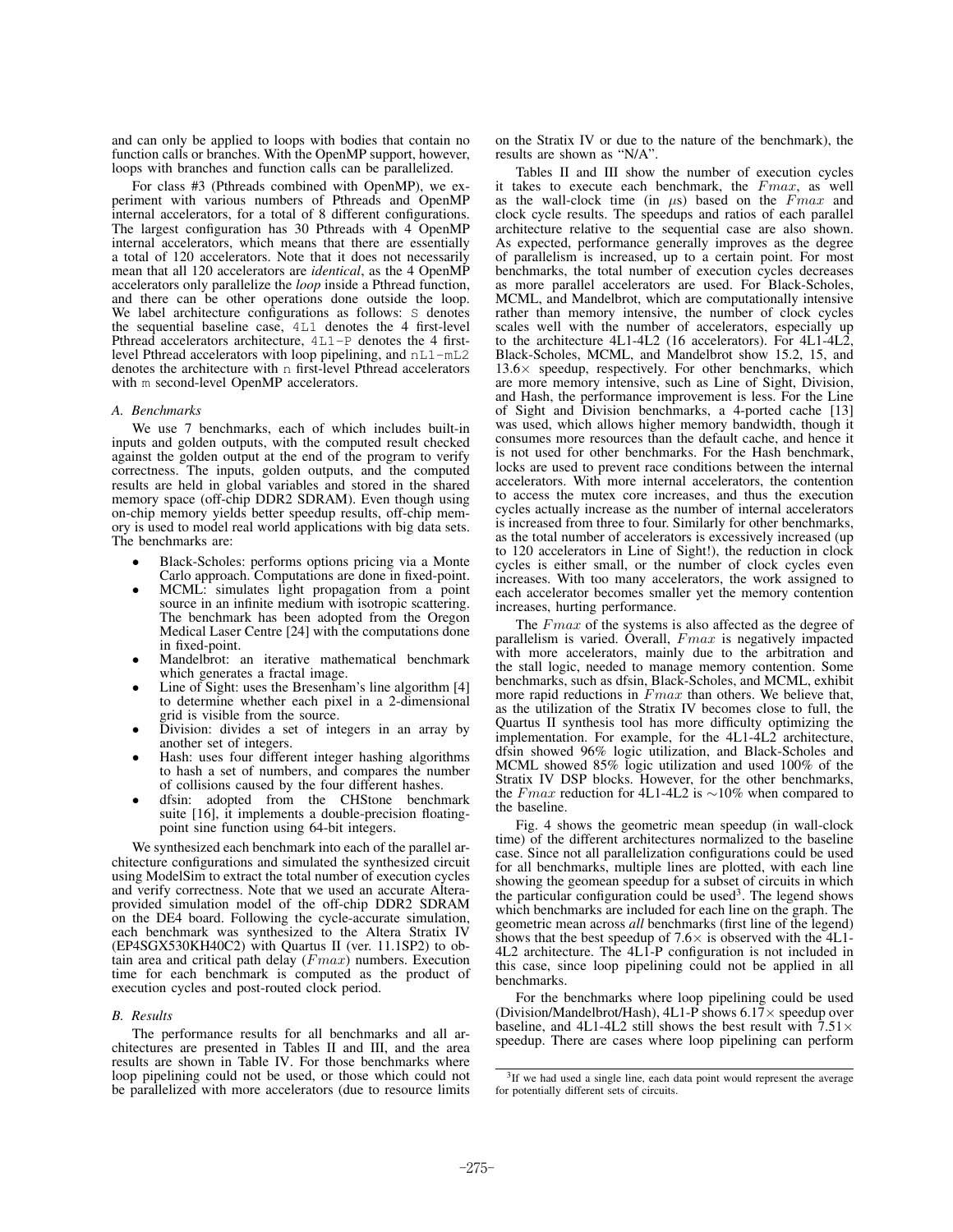far better, however. For instance, for the Division benchmark, Table III shows that 4L1-P outperforms all other architectures, even the 20L1-4L2 architecture which has 80 accelerators. This is because a 32-bit division takes 32 cycles in LegUp, using Altera's divider core pipelined to achieve the highestpossible  $Fmax$ . Since the divider itself is pipelined, it can accept a new input every clock cycle, which is very well suited to loop pipelining. With 4 Pthread accelerators, each of which has only one hardware instance of the loop body, this 4L1-P architecture shows  $12.5 \times$  speedup over the baseline architecture for the Division benchmark. The biggest speedup in Fig. 4 is  $12.9 \times$  with the 12L1-4L2 architecture for three benchmarks. Mandelbrot shows the largest single benchmark speedup with  $17.2 \times$  with the 12L1-4L2 architecture, and  $16.6 \times$  with the 8L1-4L2 architecture. Overall, as the number of accelerators is increased excessively, the geomean speedups decrease due to reductions in  $Fmax$  and diminishing returns in clock cycle reduction.

Table IV shows the area results in terms of Stratix IV logic utilization, M9K blocks, and DSP blocks. The logic utilization metric reported by Quartus II is an estimate of how full the device is, calculated from the number of half-ALMs (adaptive logic modules) used in the design. M9Ks are Altera's on-chip RAMs which can hold up to 9 Kbits of data including parity bits [2]. M144Ks, which are much larger RAMs that can hold up to 144 Kbits, are only used by one benchmark, Division, and hence are not shown on the table for space reasons. Note that usage of M144K blocks is taken into consideration when calculating the total area of the systems (see below). The area results presented in Table IV are for the entire system, which includes the MIPS processor, the onchip cache, the DDR2 controller, the interconnection network, as well as the hardware accelerators. In general, as expected, the area increases as parallelism is increased, both in terms of Pthreads and OpenMP accelerators. Mathematically intensive benchmarks, such as Black-Scholes, MCML, Mandelbrot, and dfsin, show significant increases in the number DSP blocks. In fact, even though the logic utilization for Mandelbrot is only  $\sim$ 19%, it could not be parallelized more than 12L1-4L2, since DSP usage was at 95%. Note that, parallelization with Pthreads does not necessarily increase circuit area if different functions are executed in parallel (vs. when these functions are executed sequentially). Thus, for the Hash benchmark, the circuit area is roughly the same for the S and 4L1 configurations.

Area-delay product is another important metric when evaluating the efficiency of different hardware architectures. Calcuating the total circuit area of an FPGA can be particularly challenging since modern FPGAs consist of different types of blocks, such as logic blocks, memory blocks, DSP blocks, and routing, each of which consumes different amount of chip area. To account for this fact, we use the data from [12], which gives the chip tile area for each type of block<sup>4</sup>. Using this data and the results in Table IV, we calculate the total circuit area for each architecture configuration for each benchmark. With this area, and using the wall-clock time results from Tables II and III, we computed the geometric mean area-delay product, shown in Fig. 5 as a percentage compared to the baseline architecture. Similar to Fig. 4, multiple lines are shown, each of which includes results for different architectures/benchmarks. Looking at the geomean result for *all* benchmarks (first line of the legend), the 4L1 architecture shows the best result with 53.5% area-delay product of the baseline case, and the 4L1- 2L2 and the 4L1-4L2 architectures follow with 58% and 63% respectively. For the three benchmarks where loop pipelining





Fig. 5. Geomean area-delay ratios.

could be used, 4L1-P shows the best result with 20.8% and 4L1 follows with 36.7%. For the Division benchmark, 4L1- P showed 12% area-delay product when compared to the sequential case. Similar to the speedup results, as the degree of parallelism is excessively increased, the area-delay product is also significantly increased, with the 20L1-4L2 architecture showing 206% over baseline for the Division/Line of Sight plot.

In summary, the results above demonstrate the capabilities of our HLS tool to synthesize circuits automatically into a variety of architectures with dramatically different degrees of parallelization. Promising results are observed in terms of execution time and area-delay product. It is worthwhile to reiterate that with our approach, changing the parallelization configuration is straightforward, with Pthreads requiring only a few lines of code changes, and OpenMP requiring a *single* number (num\_threads clause) to be changed. This enables wide design space exploration with ease, which is certainly not feasible with manually designed hardware. With our framework, exploring with different parallelization schemes in hardware is no more difficult than the analogous exploration in software.

# VII. CONCLUSIONS AND FUTURE WORK

In this paper, we presented a framework which can automatially compile software threads to parallel hardware accelerators. Two standard software parallelization techniques, Pthreads and OpenMP, are used to generate hardware accelerators which execute concurrently in a shared memory system. OpenMP allows a section of code, such as a loop, to be automatically compiled to parallel accelerators, whereas Pthreads allow the same and/or different functions to be synthesized to concurrently operating hardware accelerators. Our framework allows nested parallelism, where Pthreads can invoke OpenMP threads to allow 2 levels of parallel accelerators. Loop pipelining can also be used in conjunction with Pthreads. A key advantage of our framework is that software engineers

<sup>4</sup>Note that although [12] provides detailed area data for the types of tiles in Stratix III, Stratix IV contains the same types of tiles, so we believe the data can be used for this relative area comparison.